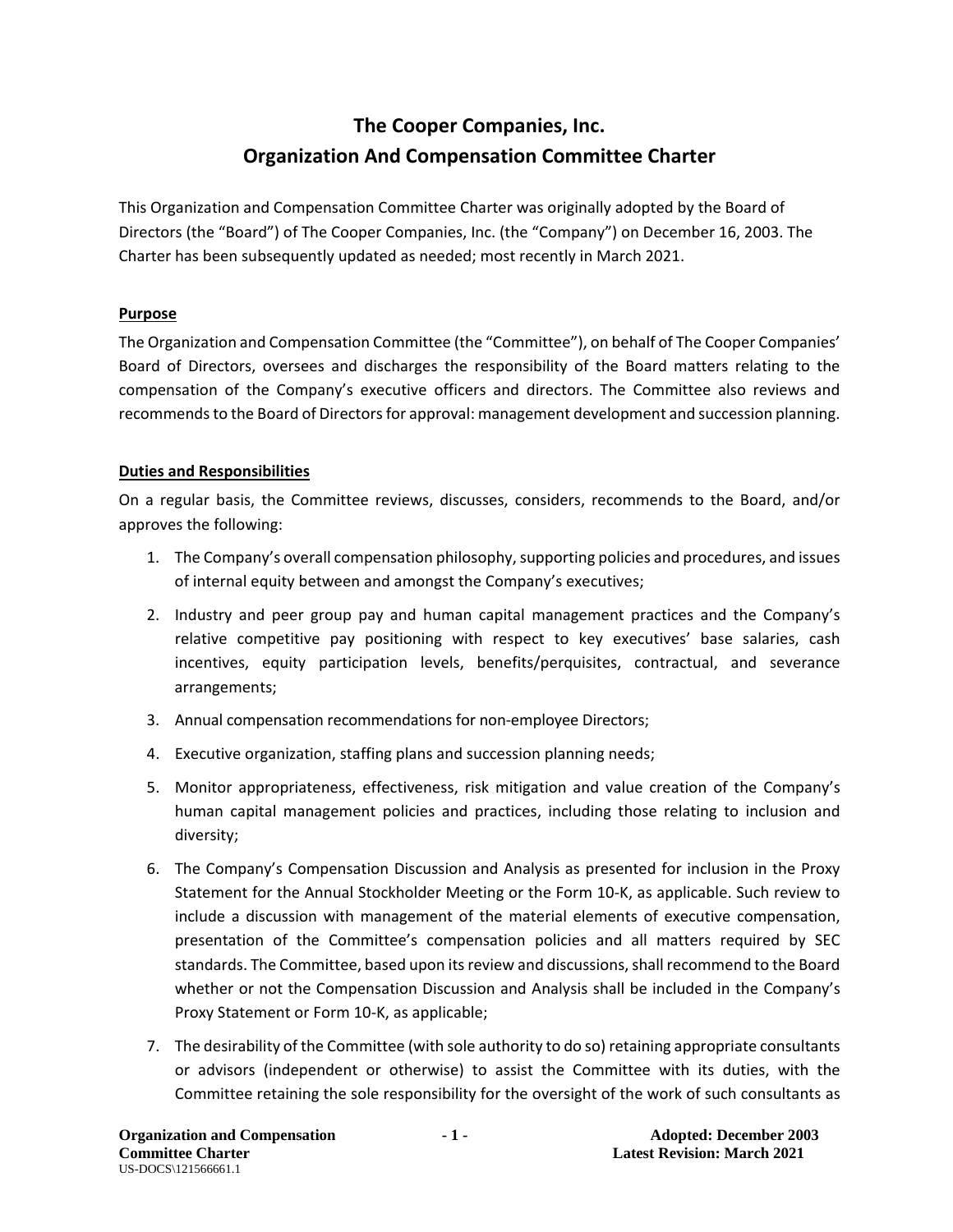well as the sole authority to terminate them; provided that, preceding the retention of any consultant or advisor, the Committee will take into consideration all factors, including any applicable factors under New York Stock Exchange (NYSE) rules, relevant to the adviser's independence from management. The Company must provide for appropriate funding, as determined by the Committee, for payment of reasonable compensation to any adviser retained by the Committee;

- 8. A review and reassessment of this Charter, followed by recommended changes (if any) presented to the Board for its consideration;
- 9. An evaluation of its own performance, including its compliance with this Charter, followed by reports to the Board which may include recommendations for changes in procedures or policies governing the Committee (if any);
- 10. In addition to the duties and responsibilities expressly delegated to the Committee in this Charter, the Committee may exercise any other powers and carry out any other responsibilities consistent with this Charter, the purposes of the Committee, the Company's bylaws and applicable NYSE rules; and
- 11. The Committee has the authority to conduct or authorize investigations into any matters within the scope of its responsibilities as it deems appropriate, including the authority to request any officer, employee or adviser of the Company to meet with the Committee or any advisers engaged by the Committee.

### **Specific Purview and Approval Authority**

The Committee will review, and its approval is required for:

- The corporate goals and objectives with respect to the compensation of the Chief Executive Officer (CEO). The Committee will evaluate the CEO's performance in light of these goals and objectives and, based upon this evaluation (either alone or, if directed by the Board, in conjunction with a majority of the independent directors on the Board), will set the CEO's compensation.
- All aspects of direct and indirect compensation paid to the Company's executive officers as defined by Rule 3b-7 of the Securities Exchange Act of 1934, as amended (the "Exchange Act"), other than the CEO;
- **The allocation and terms and conditions of any equity grants to employees, from the total number** of equity grants approved by the Board, to be allocated by the Committee amongst the CEO and the executive officers of the Company;
- **The required annual report of the Committee to be included in the Company's proxy statement or** annual report, as applicable;
- **Any agreements providing for the payment of benefits following a change of control of the Company;** and
- The terms of incentive compensation plans and equity-based plans (including employee stock purchase plans).